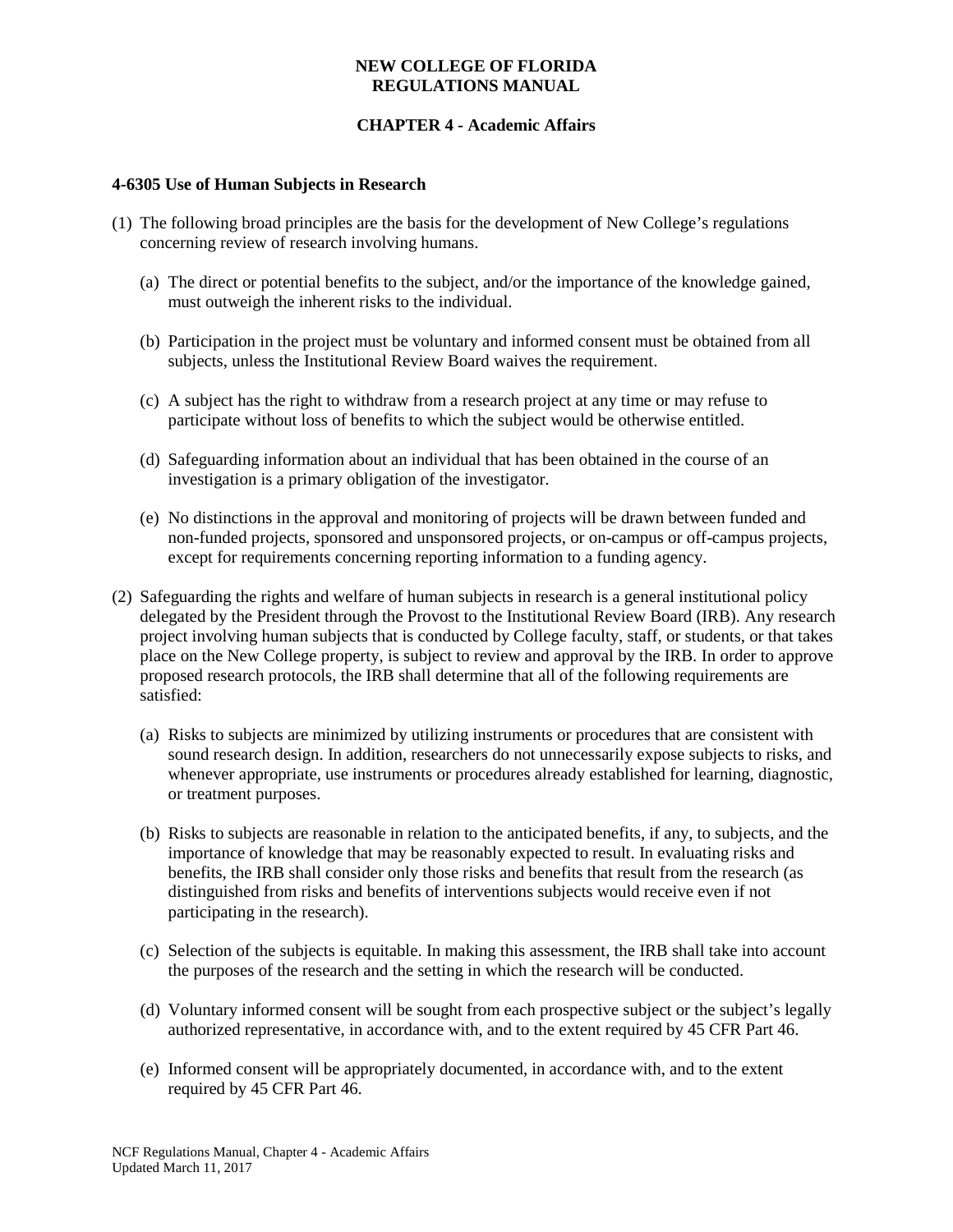# **CHAPTER 4 - Academic Affairs**

- (f) Where appropriate, the research methodology includes adequate provisions for monitoring data collection and storage in an attempt to insure the subjects' safety. If any serious breech in the procedure or harmful event occurs with a subject it should be reported to the IRB as soon as possible.
- (g) Where appropriate, adequate provisions are included to protect the privacy and confidentiality of subjects and data. Where some or all of the subjects are likely to be vulnerable to coercion or undue influence, such as subjects with acute/chronic physical and/or psychological impairment, or subjects who are economically or educationally disadvantaged, appropriate safeguards must be included in the study in order to protect their rights and welfare.
- (3) The ethical conduct of research is a shared responsibility. It requires cooperation, collaboration, and trust among the institution principal investigators, research associates/assistants, participating subjects, and the IRB. A clear delineation of the responsibilities for each of these parties can help protect the participants who volunteer for research.
- (4) New College of Florida (NCF) Office of Research Programs (ORPS) serves as the office of record for all NCF IRB activities, and, hereafter, may be referred to as the IRB Administration or IRB Office.
- (5) NCF Institutional Responsibilities. It is the responsibility of NCF to assure Federal Agencies in writing that it will comply with regulations governing the protection of human subjects. As part of its written Assurance to the government, NCF must develop policies and procedures for conducting human subject research in a responsible and ethical fashion, including how research will be reviewed by the IRB, the reporting of unanticipated problems to the IRB and appropriate regulatory bodies, and other issues.
- (6) The Provost serves as the Institutional Signatory Official for NCF's Assurance and is ultimately responsible for overseeing the protection of human subjects within NCF. The Institutional Signatory Official must also maintain open channels of communication between the IRB, research investigators and staff, and administration, and provide the IRB with sufficient meeting space and staff to support its substantial review and record keeping responsibilities.
- (7) The Director of Research Programs and Services is designated as overall Human Protection Administrator (HPA) for NCF's IRB and is responsible for ensuring that it functions and operates within compliance with all Federal, State, and local laws and regulations that govern human subject protection.
- (8) The HPA is responsible for immediate notification of the Chair of the IRB as well as the Provost regarding any injury, breach of trust, unanticipated problem involving risks to subjects or others, serious or continuing non-compliance with IRB requirements by research investigators, or suspension or termination of IRB approval. The Provost is responsible for notifying OHRP of such incidents in accordance with applicable Federal regulations.
- (9) The Institutional Review Board (IRB). An IRB is an appropriately constituted group formally designated to review and monitor research involving human subjects. In accordance with the Common Rule, the IRB has responsibility for approving, determining modification (to secure approval), or disapproving research. The IRB has authority to suspend or terminate research for continued noncompliance with the Common Rule or its own findings, determinations, and initial and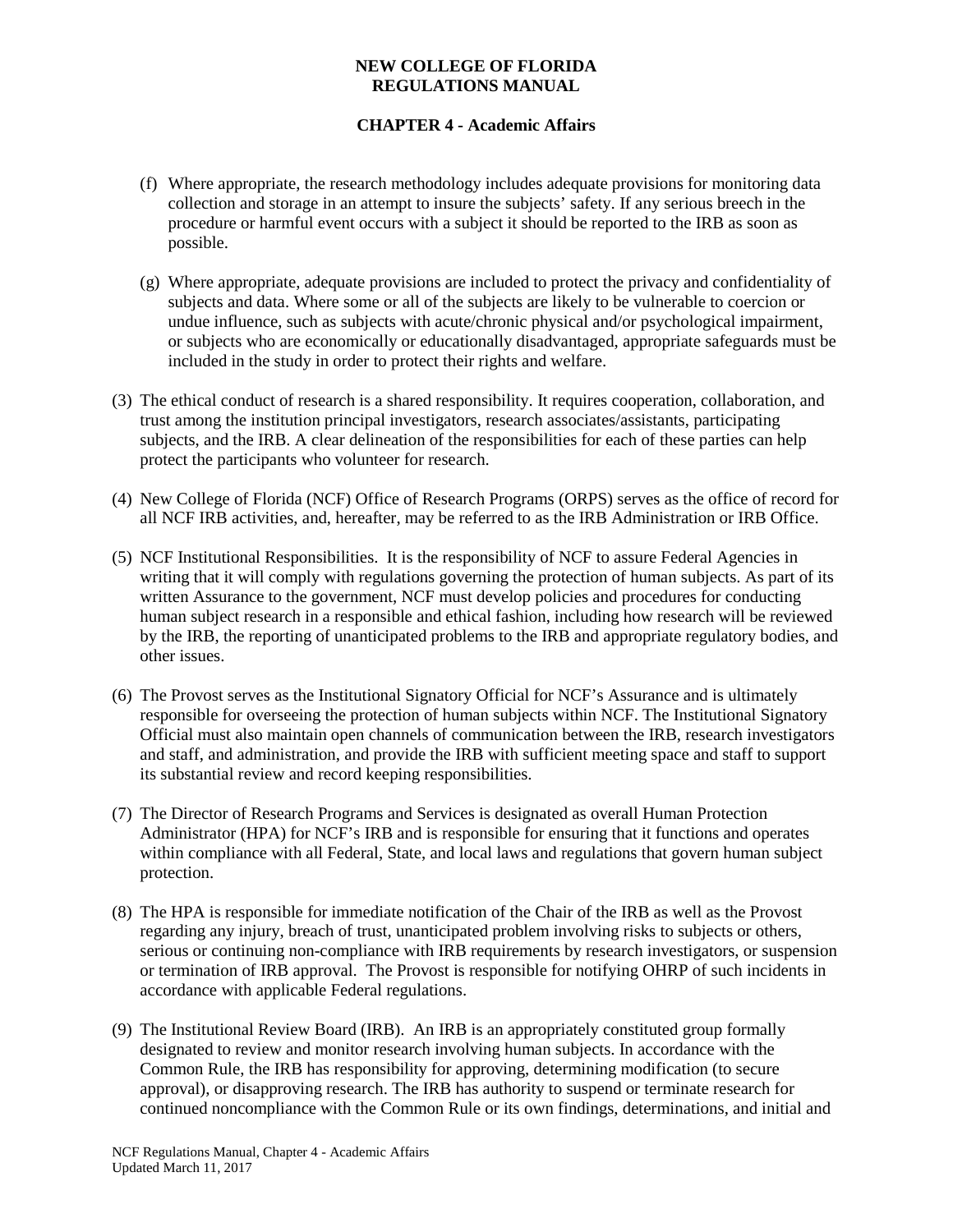# **CHAPTER 4 - Academic Affairs**

continuing review procedures. Note that protections for human subject involved in research are required by the Department of Health and Human Services (HHS) regulations. 45 CFR Part 46, Subpart A of the HHS regulations constitutes the Federal Policy (Common Rule) for the Protection of Human Subjects, which has been additional adopted by 16 Executive Branch Departments and Agencies.

- (10) The Principal Investigator. As the individual responsible for the implementation of research, the principal investigator (whether faculty or student) bears direct responsibility for protecting every research subject. This responsibility starts with protocol design, which must minimize risks to subjects and maximize benefits. In addition, the principal investigator and all members of the research team must comply with the findings, determinations, and requirements of the IRB. The principal investigator must also be responsible for the adequacy of both the informed consent document and the informed consent process, regardless of which members of the research team actually obtain and document consent. Principal investigators must ensure:
	- (a) Completion of adequate training, currently offered through the CITI training module, prior to undertaking human subject research;
	- (b) All human subject research conducted at NCF or as employees or agents of NCF has received prospective review and approval by the IRB;
	- (c) Approval and continuing review (if applicable) of the research has been secured in a timely fashion; and
	- (d) The research is conducted in compliance with all applicable Federal, State, local, and college regulatory requirements and with the findings, determinations, and requirements of the IRB.
- (11) No changes to approved research may be initiated without prior IRB approval, except where necessary to avoid potentially immediate hazards to subjects. Where the investigator believes that a proposed change is so trivial that IRB review is not required, the investigator should contact the IRB for confirmation before initiating the change. The principal investigator must notify subjects of all changes that would affect the subject's willingness to continue in the research project. No research may be continued beyond the IRB-designated approval period.
- (12) Principal investigators must notify the IRB promptly when they become aware of:
	- (a) Any unanticipated problems or adverse events involving risks; and/or
	- (b) Any issue(s) of noncompliance with applicable regulatory requirements or determinations of the IRB. In addition to notifying the IRB, NCF guidelines require that information regarding any adverse event be reported to the research sponsor.
- (13) Other Members of the Research Team. Every member of the research team is responsible for protecting human subjects. Student researchers and all other research staff have a strict obligation to comply with all IRB determinations and procedures, adhere rigorously to all protocol requirements, inform investigators of all adverse subject reactions or unanticipated problems, oversee the adequacy of the informed consent process, and take whatever measures are necessary to protect the safety and welfare of subjects.